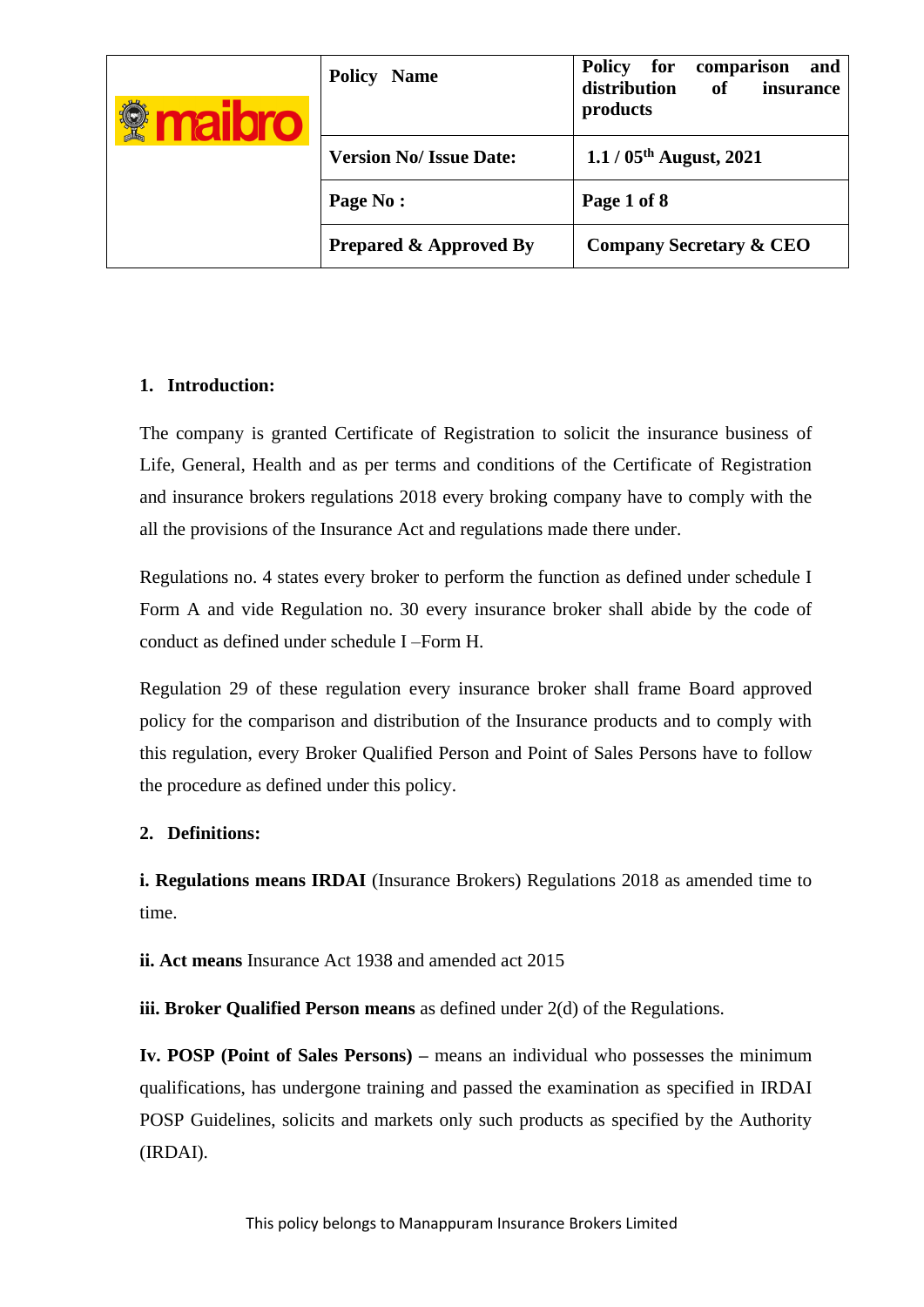| $\geq$<br><b>ALLE</b> | <b>Policy Name</b>                | <b>Policy</b><br>for<br>comparison<br>and<br>distribution<br>of<br>insurance<br>products |
|-----------------------|-----------------------------------|------------------------------------------------------------------------------------------|
|                       | <b>Version No/ Issue Date:</b>    | $1.1 / 05$ <sup>th</sup> August, 2021                                                    |
|                       | Page No:                          | Page 2 of 8                                                                              |
|                       | <b>Prepared &amp; Approved By</b> | <b>Company Secretary &amp; CEO</b>                                                       |

**v. Insurance products includes** all products related to life, Non life , Health.

**vi. Know Your client (KYC) means as defined** Know Your Customer (KYC) norms / Anti-Money Laundering (AML) standards/Combating of Financing of Terrorism (CFT)/Obligation of banks under PMLA, 2002.

**vii. Client means** who has shown the interest to buy any insurance products and includes Customer, existing policyholder, prospective customer.

### **3. Policy for Comparison and Distribution**

All products would be offered on 5 different types of platforms.

The platforms would include

- 1. Embedded Sales
- 2. Retail Channel
- 3. Corporate Channel
- 4. POSP channel
- 5. B2C model
- 1. Embedded Sales: The process of Insurance Sales where an Insurance product would be symbiotically sold with a main product. For eg while selling a home loan both a home protector (Home Insurance) and credit life (Covering the loanee) product would be sold.
- 2. Retail Channel: The process of Sales where general public will be approached by sales staff and products of various insurance companies would be offered as per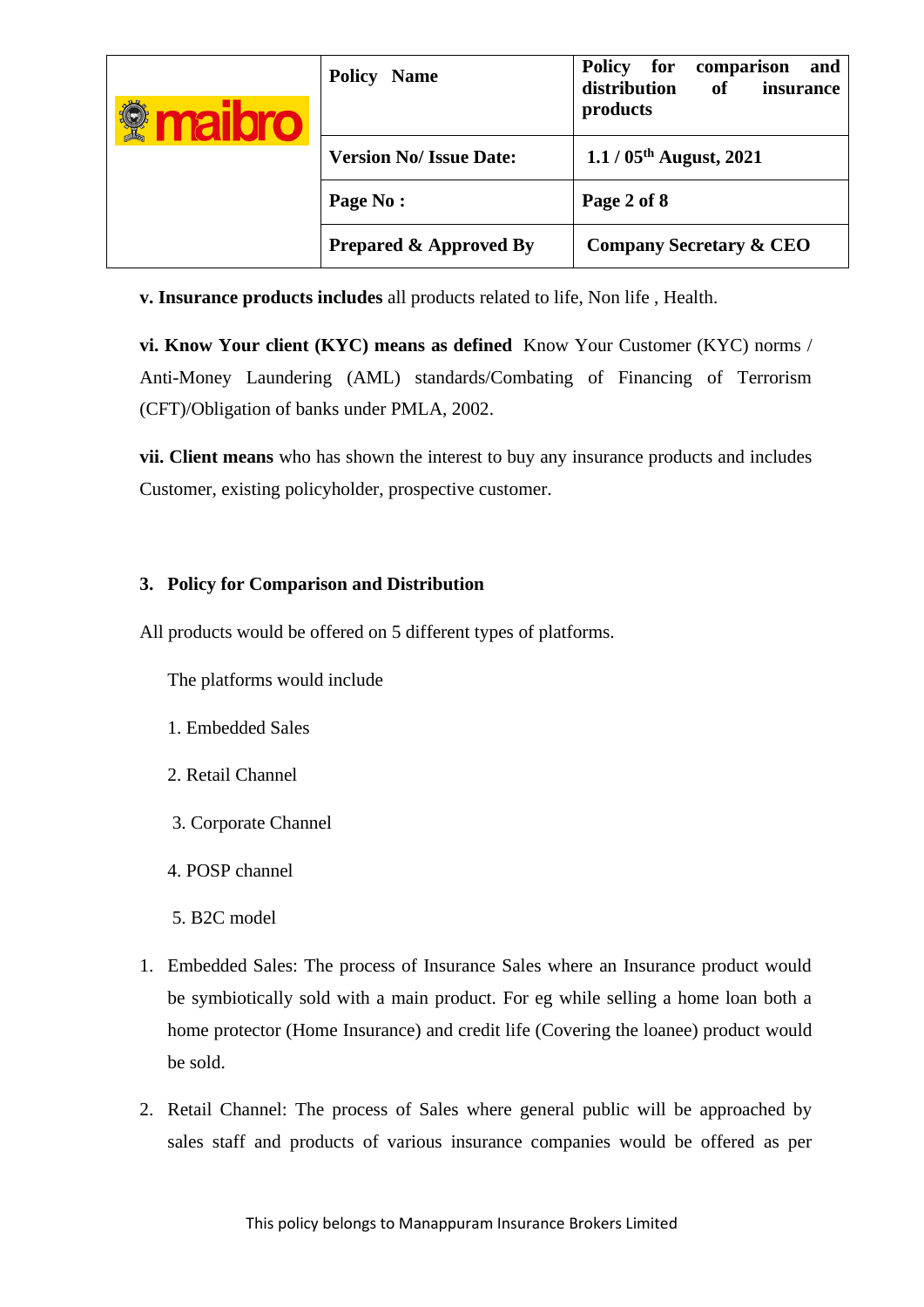|  | Policy<br><b>Name</b>             | <b>Policy</b><br>for<br>comparison<br>and<br>distribution<br>of<br>insurance<br>products |
|--|-----------------------------------|------------------------------------------------------------------------------------------|
|  | <b>Version No/ Issue Date:</b>    | $1.1 / 05$ <sup>th</sup> August, 2021                                                    |
|  | Page No:                          | Page 3 of 8                                                                              |
|  | <b>Prepared &amp; Approved By</b> | <b>Company Secretary &amp; CEO</b>                                                       |

customers requirement and based on the customers interest the products would be sold.

- 3. Corporate Channel: The process of sales where a corporate insurance would be offered to a organizations to cover up various operational risks such as theft, financial losses, employees' health benefits and accidents.
- 4. POSP Channel:- The process of sales where agents are appointed and works at grassroot level to solicit IRDAI approved insurance products to general public.
- **5.** B2C model: This sales platform would involve sale of Transactional products like motor, health, Term Life, PA and other products which can be compared on a platform. This platform would essentially be used for customers on the B2C segment where we would directly solicit business from customers.

#### **I, General Insurance Products (Offline)**

- 1. In case of new proposal the BQP/POSP shall meet the client and visit the premises if required.
- 2. Obtain the detail information of the client's business and risk management philosophy.
- 3. Ensure to have mandate letter from new clients except retail and individual business.
- 4. In case of renewal business, the BQP/POSP shall inquire any change in the existing risk and sum insured.
- 5. In case of renewal business, it may also be discussed that whether the Insurer to be changed or continue with the existing Insurer.
- 6. The BQP/POSP shall update the Insured about the new development in the insurance sector, if any, related to this type of insurance business.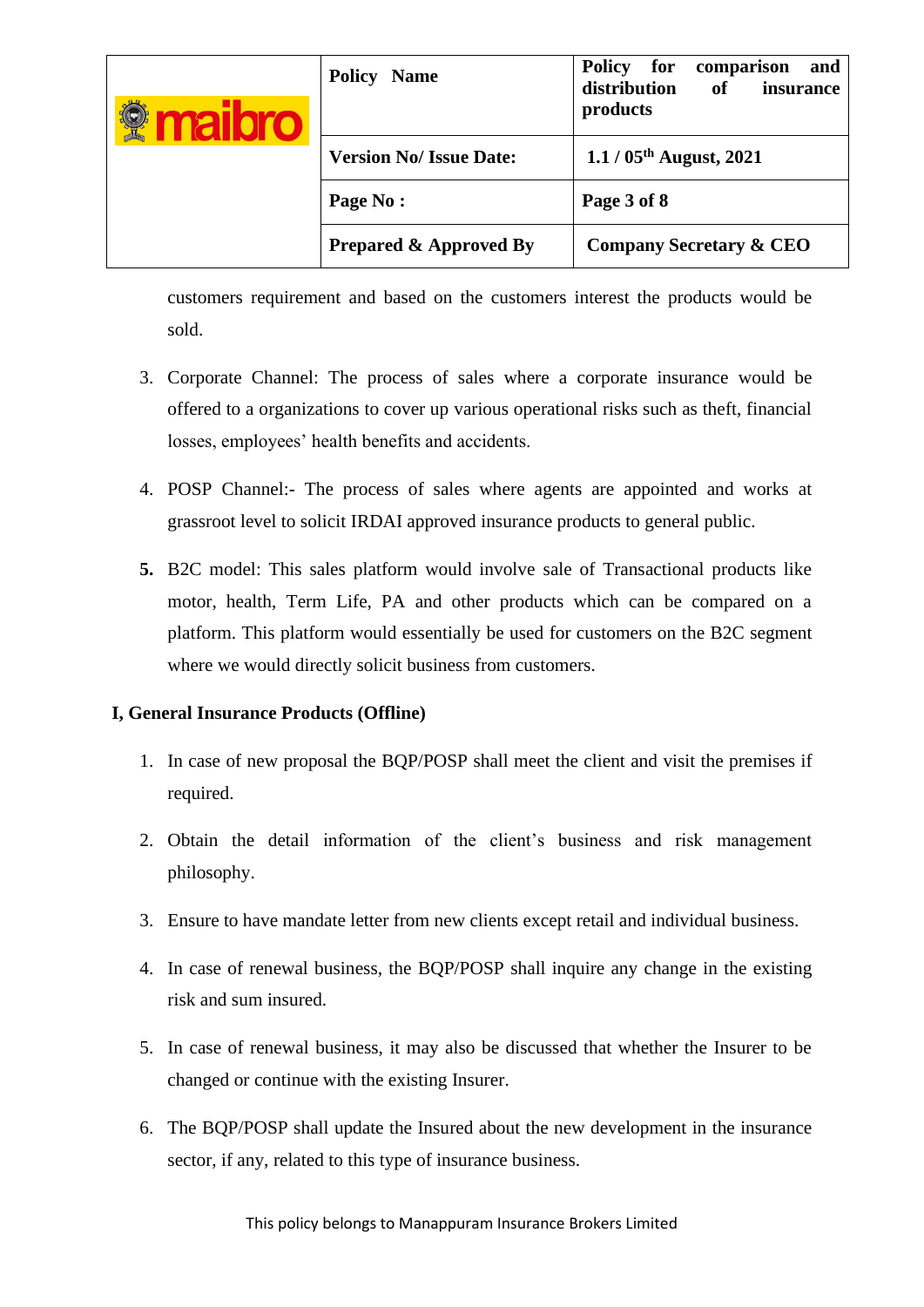| nalloro | <b>Policy Name</b>                | <b>Policy</b><br>for<br>comparison<br>and<br>distribution<br>of<br>insurance<br>products |  |
|---------|-----------------------------------|------------------------------------------------------------------------------------------|--|
|         | <b>Version No/ Issue Date:</b>    | $1.1 / 05$ <sup>th</sup> August, 2021                                                    |  |
|         | Page No:                          | Page 4 of 8                                                                              |  |
|         | <b>Prepared &amp; Approved By</b> | <b>Company Secretary &amp; CEO</b>                                                       |  |

- 7. Based on the feedback of the client, the RFQ shall be prepared for corporate clients and floated among the various insurers not less than 5 unless and until the client insist for the specific insurer only.
- 8. In case the client insists for specific insurer then the confirmation in this regard shall be collected from client
- 9. The RFQ shall include material information to reduce further query or clarification by any Insurer. (The RFQ format may vary depending upon the nature of the insurance product).
- 10. After getting the quotes from the Insurers, the comparison statements of quotes of Insurers along with the Terms and conditions may be submitted to the Client.
- 11. PO shall ensure that the comparison statement is sent to the client well in advance so that the premium payment is made before the expiry of existing policy or as per the requirement of the client.

#### **II, Life Insurance Products (Offline)**

- 1. The BQP/POSP shall understand the need of an individual.
- 2. Find out the products available in the market as per the needs of the client and compute the premium from the website/mobile application of the respective.
- 3. Try to get the premium of minimum 3 insurers if the products as per client requirement is available and compare the same.
- 4. Once the client chooses the Insurer, the proposal form of that Insurer may get it filled and submit to the Insurer along with the cheque/online payment
- 5. After underwriting by the insurer the policy gets issued directly to the customer.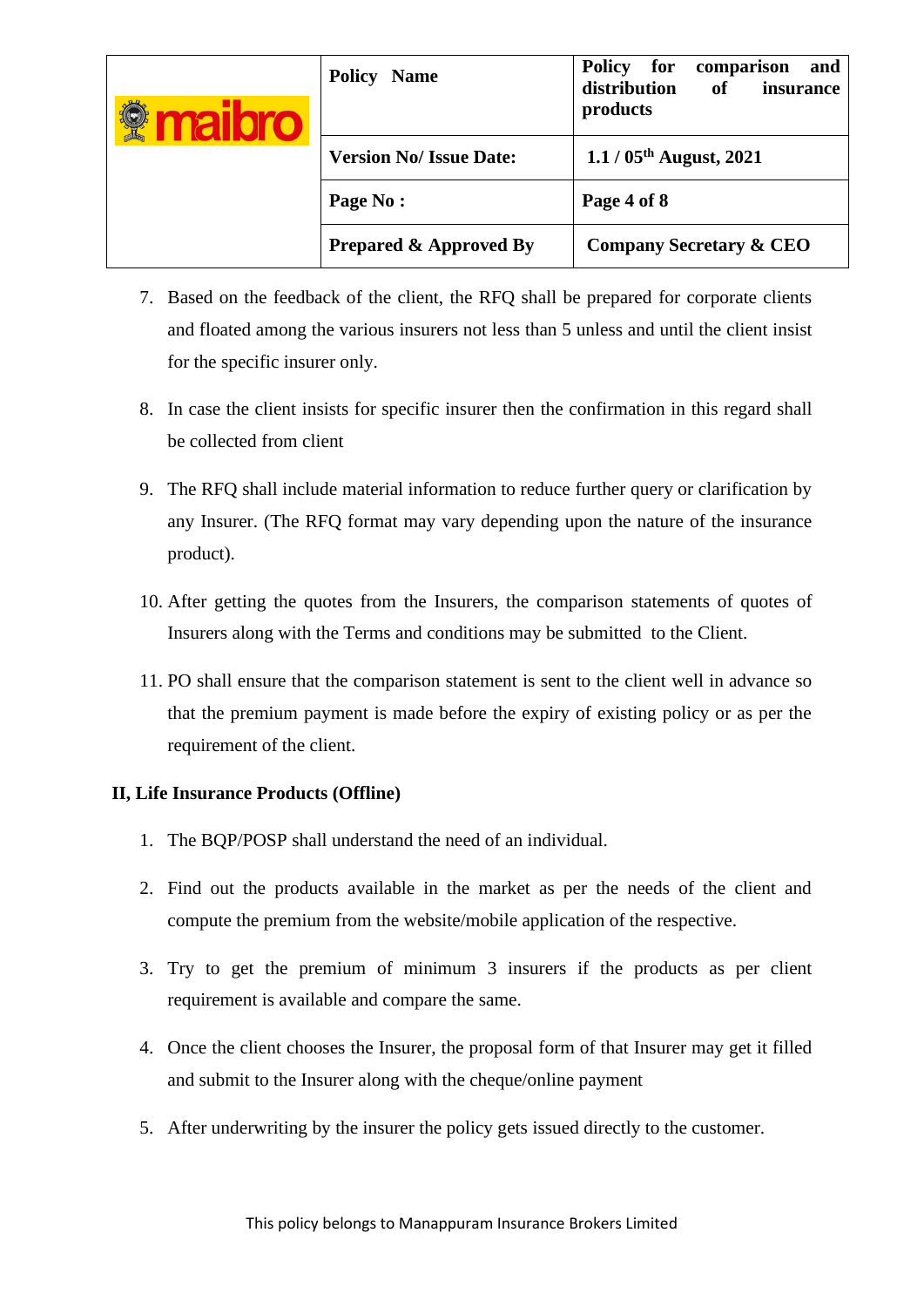|  | <b>Policy Name</b>                | <b>Policy</b><br>for<br>comparison<br>and<br>distribution<br>of<br>insurance<br>products |  |
|--|-----------------------------------|------------------------------------------------------------------------------------------|--|
|  | <b>Version No/ Issue Date:</b>    | $1.1 / 05$ <sup>th</sup> August, 2021                                                    |  |
|  | Page No:                          | Page 5 of 8                                                                              |  |
|  | <b>Prepared &amp; Approved By</b> | <b>Company Secretary &amp; CEO</b>                                                       |  |

**III, Multi tie up for the specific products:** As the company is having tie up with the Insurers for the Motor/Health /OMP/PA/Life the BQP/POSP shall ensure to submit the quote of the tie up insurers unless and until the requirement of the Client is not met the tie up products.

### **IV General Insurance Products (Online)**

- 1. In case of new proposal, the BQP/POSP shall meet the client and visit the premises if required.
- 2. Obtain the detail information of the client's business and risk management philosophy.
- 3. In case of renewal business, the BQP/POSP shall inquire any change in the existing risk and sum insured.
- 4. In case of renewal business, it may also be discussed that whether the Insurer to be changed or continue with the existing Insurer.
- 5. The BQP/POSP shall update the Insured about the new development in the insurance sector, if any, related to this type of insurance business.
- 6. Based on the feedback of the client, the details will be entered in the portal of MAIBRO by login through the business code allotted from the Company. The proposal form shall be completed in the portal and based on the proposal form comparison quotations shall be generated from the portal.
- 7. After getting the quotes from the Insurers, the proposal form shall be sent to customers and the quote chosen by the client shall be sent as mail for confirmation
- 8. BQP/POSP shall ensure that the comparison statement is sent to the client well in advance so that the premium payment is made before the expiry of existing policy or as per the requirement of the client.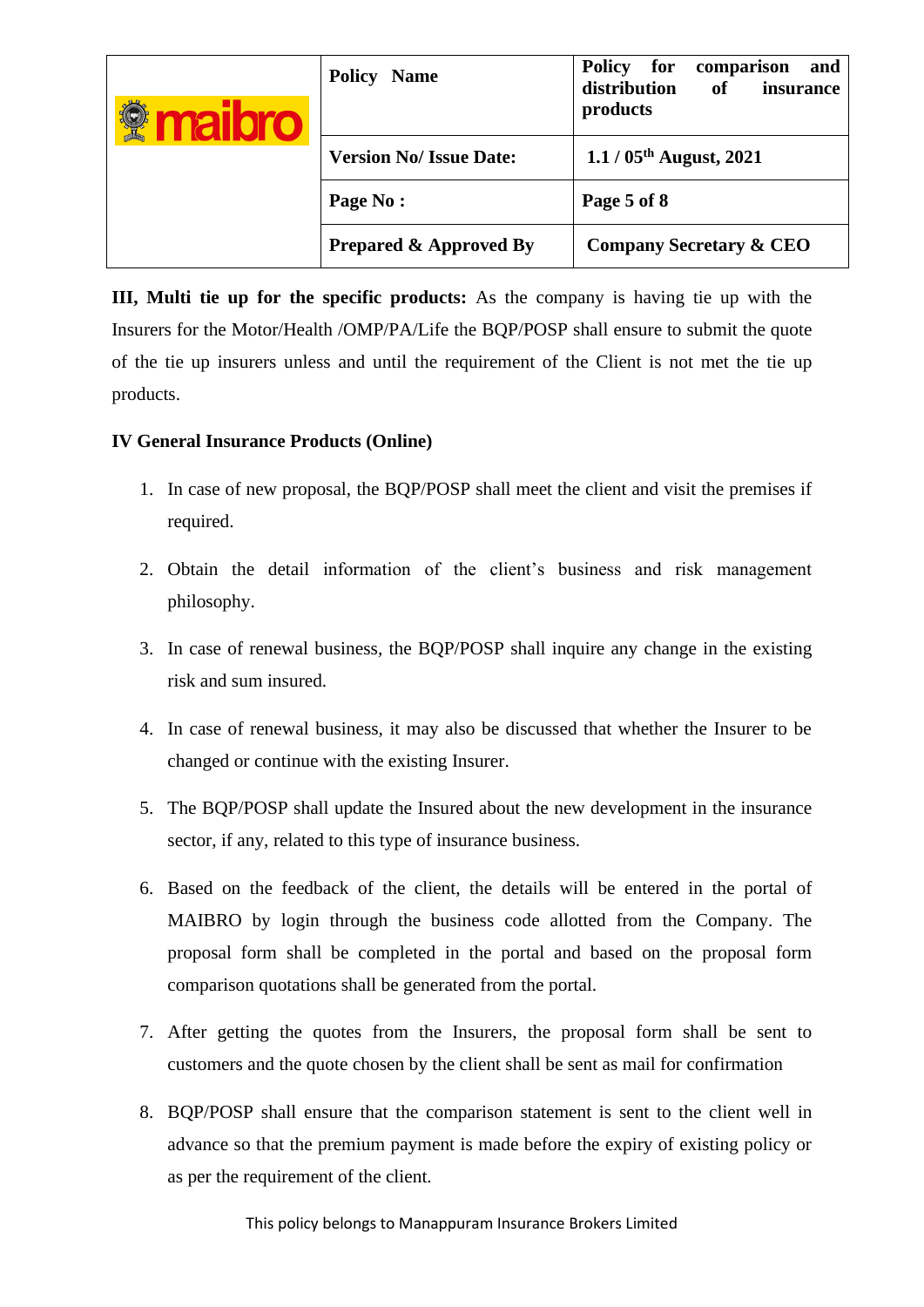| $\rightarrow$<br><u> 1016 - </u> | <b>Policy Name</b>                | <b>Policy</b><br>for<br>comparison<br>and<br>distribution<br>of<br>insurance<br>products |  |
|----------------------------------|-----------------------------------|------------------------------------------------------------------------------------------|--|
|                                  | <b>Version No/ Issue Date:</b>    | $1.1 / 05$ <sup>th</sup> August, 2021                                                    |  |
|                                  | Page No:                          | Page 6 of 8                                                                              |  |
|                                  | <b>Prepared &amp; Approved By</b> | <b>Company Secretary &amp; CEO</b>                                                       |  |

9. On successful payment of premium by client, policy will be issued from the portal.

### **V Life Insurance Products (Online)**

- 1. In case of new proposal the BQP/POSP shall meet the client and visit the premises if required.
- 2. Obtain the detail information of the client's requirement, history and risk management philosophy.
- 3. Based on the details collected from the client, the details will be entered in the portal of MAIBRO by login through the business code allotted from the Company. The proposal form shall be completed in the portal and based on the proposal form comparison quotations shall be generated from the portal.
- 4. After getting the quotes from the Insurers, the proposal form shall be sent to customers and the quote chosen by the client shall be sent as mail for confirmation
- 5. BQP/POSP shall ensure that the comparison statement is sent to the client for the premium payment.
- 6. On successful payment of premium by client, policy will be issued from the portal.

# **V B2C channel**

- 1. Choose the product and get a comparative quote
- 2. Select the company where the customer wants to get Insured.
- 3. Fill in all Customer details
- 4. Fill in all Medical questions and underwriting related questions.(if any)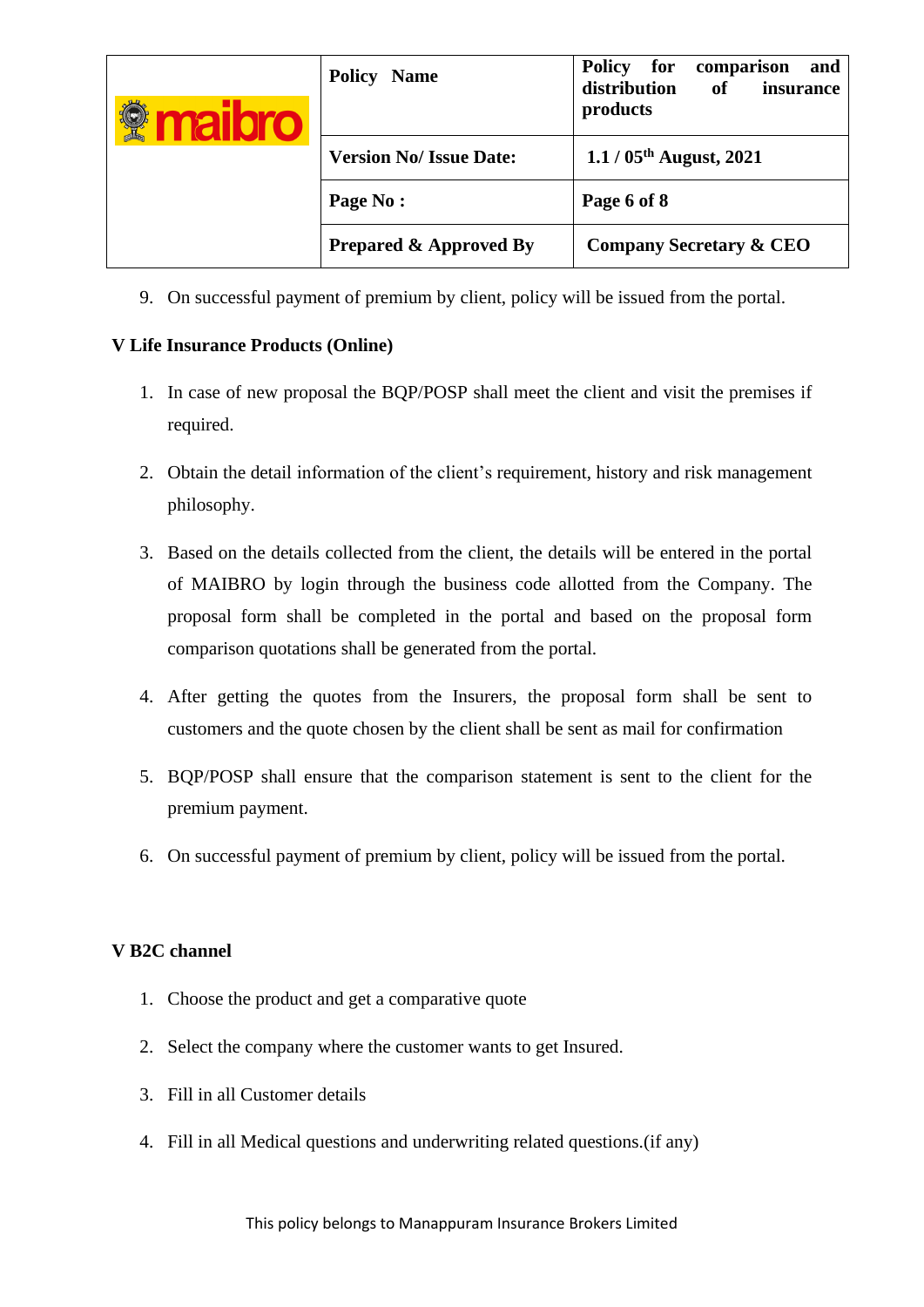|  | <b>Policy</b><br><b>Name</b>      | <b>Policy</b><br>for<br>and<br>comparison<br>distribution<br>of<br>insurance<br>products |
|--|-----------------------------------|------------------------------------------------------------------------------------------|
|  | <b>Version No/ Issue Date:</b>    | $1.1 / 05$ <sup>th</sup> August, 2021                                                    |
|  | Page No:                          | Page 7 of 8                                                                              |
|  | <b>Prepared &amp; Approved By</b> | <b>Company Secretary &amp; CEO</b>                                                       |

- 5. Make Payment through various Online Payment options
- 6. Policy Document gets issued
- 7. Policy document would be sent to email id and Mobile number as a confirmation.

## **4, General:**

- 1. For Life insurance policy KYC documents will be collected for each proposal like Photo, PAN card, Aadhar Card or any photo identity card (Issued by Govt Deptt). For general insurance products documents online proposal forms will be collected along with previous policy copy (for change in NCB) and copy of RC book ((Required in case previous policy copy not available or change in policy owner details) for motor insurance.
- 2. If the client is having e-insurance account, get the account number on each proposal form otherwise advise the client to open e- insurance account.
- 3. In case of exigencies of the client the above-mentioned procedure may be ignored.
- 4. Standard Form for the RFQ is enclosed Annexure 1 (may be modified as per the nature of the product /client)
- 5. Format of comparative is enclosed Annexure 2 (may be modified as per the client's requirements)

### **5 MONITORING AND REVIEW**

This policy shall be reviewed at least every three years and adapted appropriately to ensure that it continues to meet the business and service delivery requirements of MAIBRO.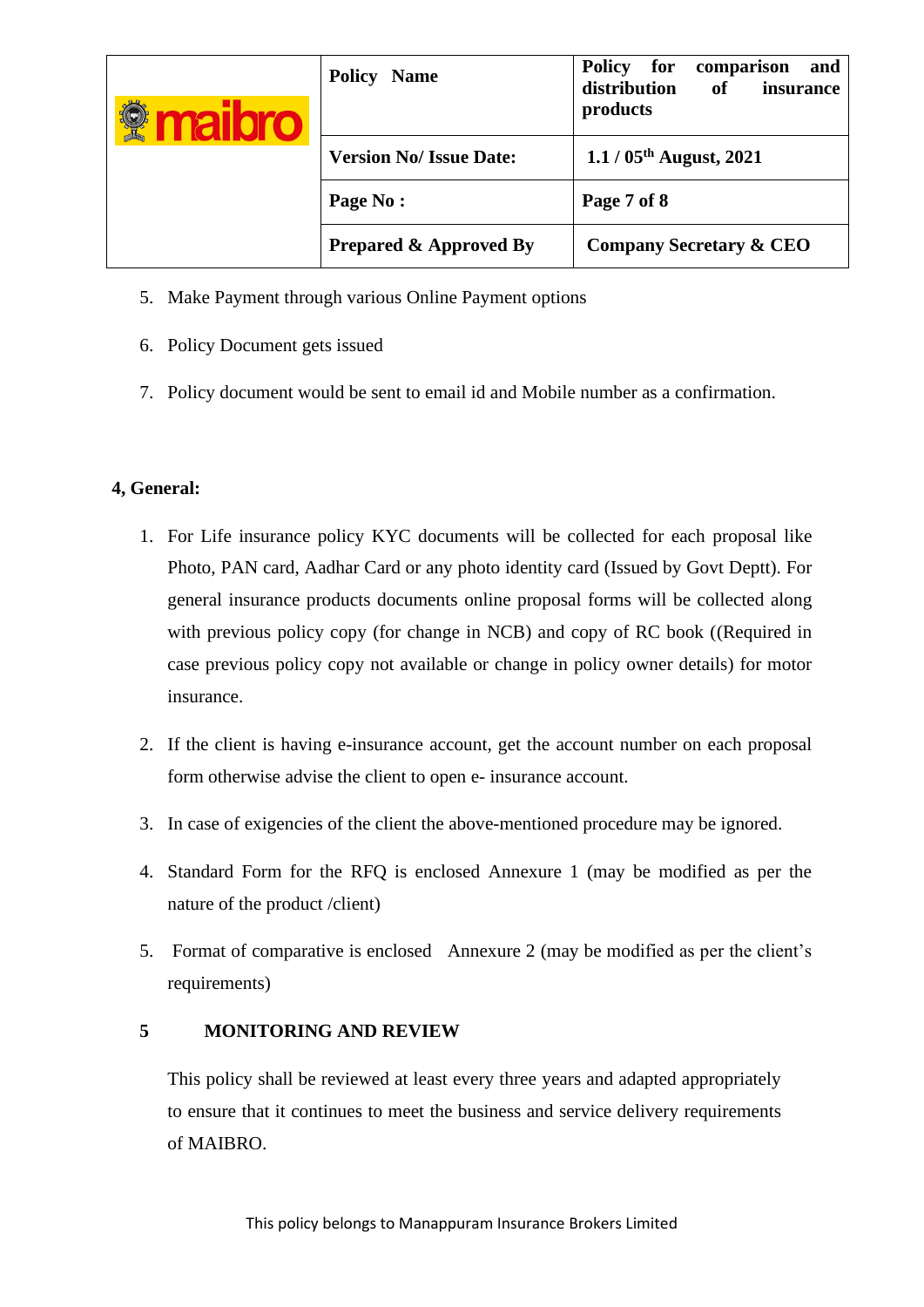|  | <b>Policy</b><br><b>Name</b>      | <b>Policy</b><br>for<br>and<br>comparison<br>distribution<br>of<br>insurance<br>products |
|--|-----------------------------------|------------------------------------------------------------------------------------------|
|  | <b>Version No/ Issue Date:</b>    | $1.1 / 05$ <sup>th</sup> August, 2021                                                    |
|  | Page No:                          | Page 8 of 8                                                                              |
|  | <b>Prepared &amp; Approved By</b> | <b>Company Secretary &amp; CEO</b>                                                       |

# **Annexure 1**

# **Format of RFQ**

| Name of the Product                    |  |
|----------------------------------------|--|
| Name of the Client and address         |  |
| Location of the risk                   |  |
| <b>Standard Coverage's</b>             |  |
| Sum Insured                            |  |
| Add On covers                          |  |
| <b>Claim History</b>                   |  |
| Is it renewal/New? If renewal Existing |  |
| Insurer                                |  |
| Name of the Intermediary               |  |